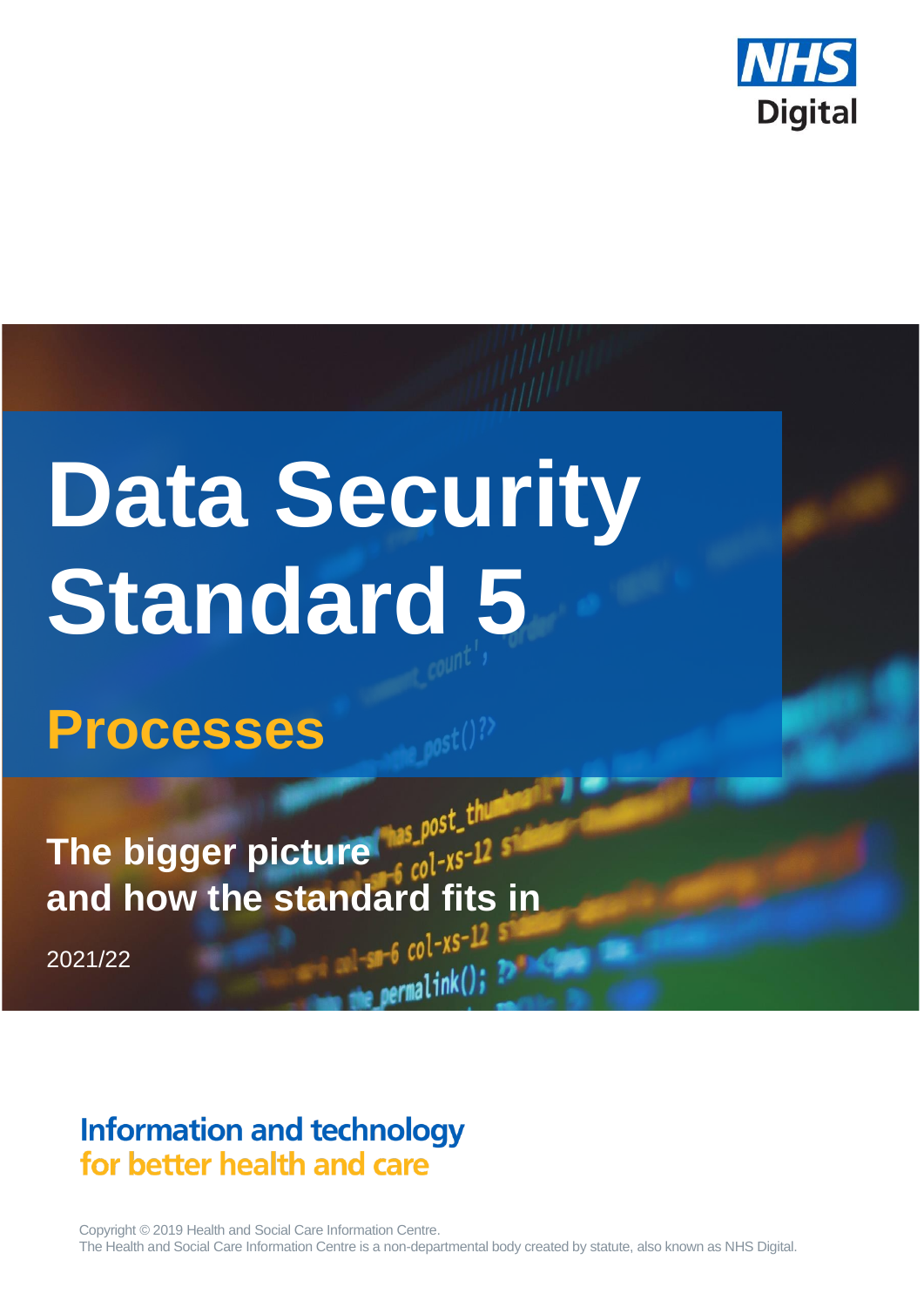# **Contents**

| <b>Overview</b>                                                                                                                             | 4              |
|---------------------------------------------------------------------------------------------------------------------------------------------|----------------|
| <b>Processes</b>                                                                                                                            | 5              |
| What are they?                                                                                                                              | 5              |
| Why do we do things this way?                                                                                                               | 5              |
| What type of processes do we look at?                                                                                                       | 6              |
| New starters access rights                                                                                                                  | 6              |
| Temporary staff access rights                                                                                                               | 6              |
| Revoking leavers access rights                                                                                                              | 6              |
| Staff moving roles within an organisation                                                                                                   | 6              |
| Storage and transfer of information                                                                                                         | 6              |
| Internet access and blocking                                                                                                                | 6              |
| Temporary staff access rights                                                                                                               | $\overline{7}$ |
| Initial boot and login times                                                                                                                | $\overline{7}$ |
| Switching between users                                                                                                                     | 7              |
| Ratio of users to devices                                                                                                                   | $\overline{7}$ |
| Lockout times                                                                                                                               | 7              |
| Locked down devices and business applications                                                                                               | $\overline{7}$ |
| Common workarounds                                                                                                                          | 8              |
| Account sharing                                                                                                                             | 8              |
| Accounts left logged in on shared devices                                                                                                   | 8              |
| Using a different application on the same device                                                                                            | 8              |
| Using an unauthorised device                                                                                                                | 8              |
| Using elevated rights and accounts in an unfettered fashion                                                                                 | 8              |
| Process review                                                                                                                              | $9$            |
| Example process review outputs                                                                                                              | 10             |
| Example process: Supporting clinical applications access for peripatetic clinicians<br>coming into the organisation during winter pressures | 10             |
| Example attendance sheet                                                                                                                    | 10             |
| Example agenda / actions $(1st meeting)$                                                                                                    | 11             |
| Example agenda / actions (follow-up meeting)                                                                                                | 12             |
| An informed board                                                                                                                           | 13             |
| Lessons learnt from the process reviews                                                                                                     | 14             |
| What's the difference between actions and lesson learnt?                                                                                    | 15             |
| Systemic vulnerabilities                                                                                                                    | 15             |
| Improving data security and protection: learning from incidents                                                                             | 16             |
| Appendix 1 -                                                                                                                                | 17             |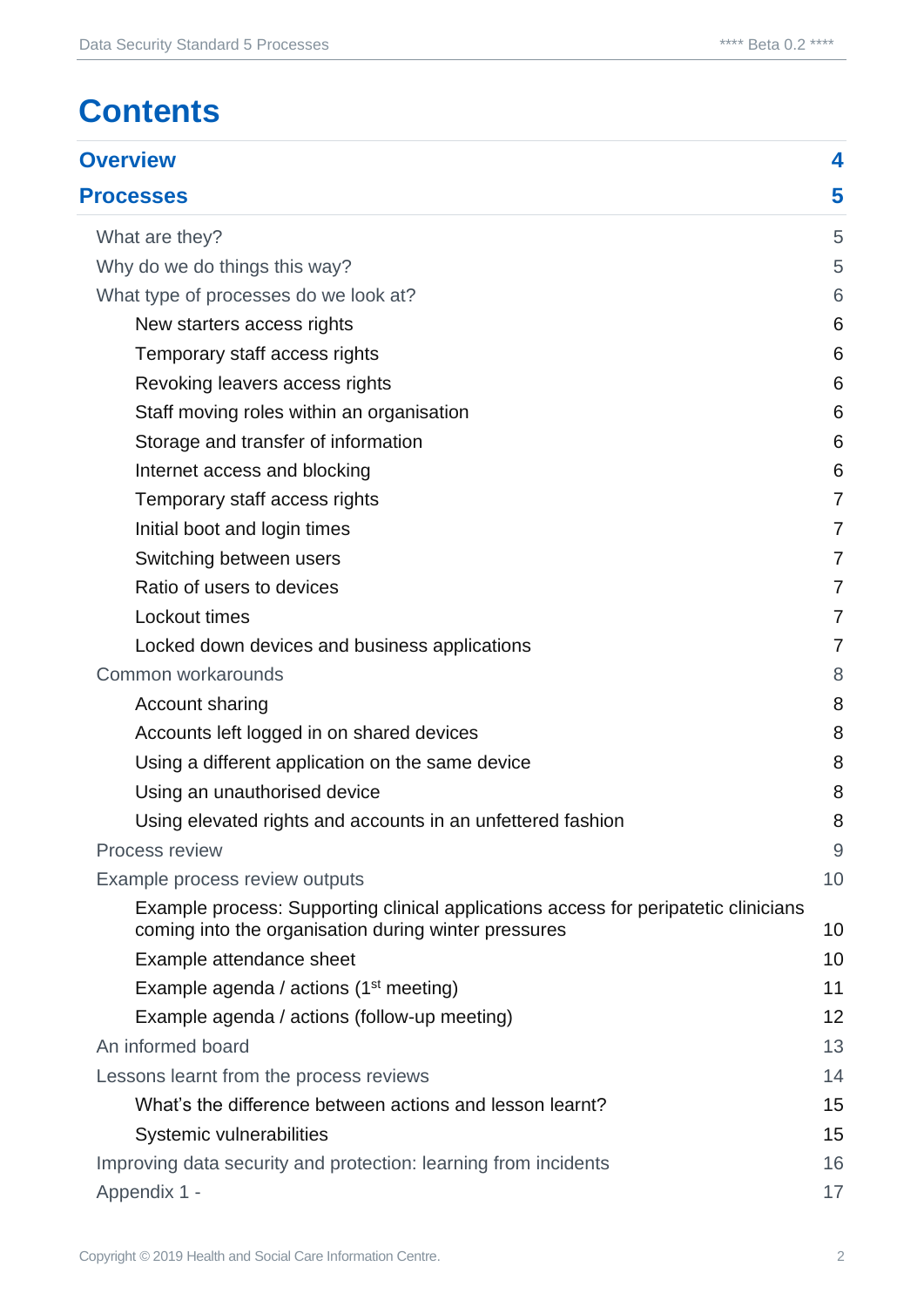| Table of data security level 5 assertions | 17 |
|-------------------------------------------|----|
| Appendix 2 -                              | 18 |
| Useful resources                          | 18 |
| Appendix $3-$                             | 19 |
| The National Data Guardian Reports        | 19 |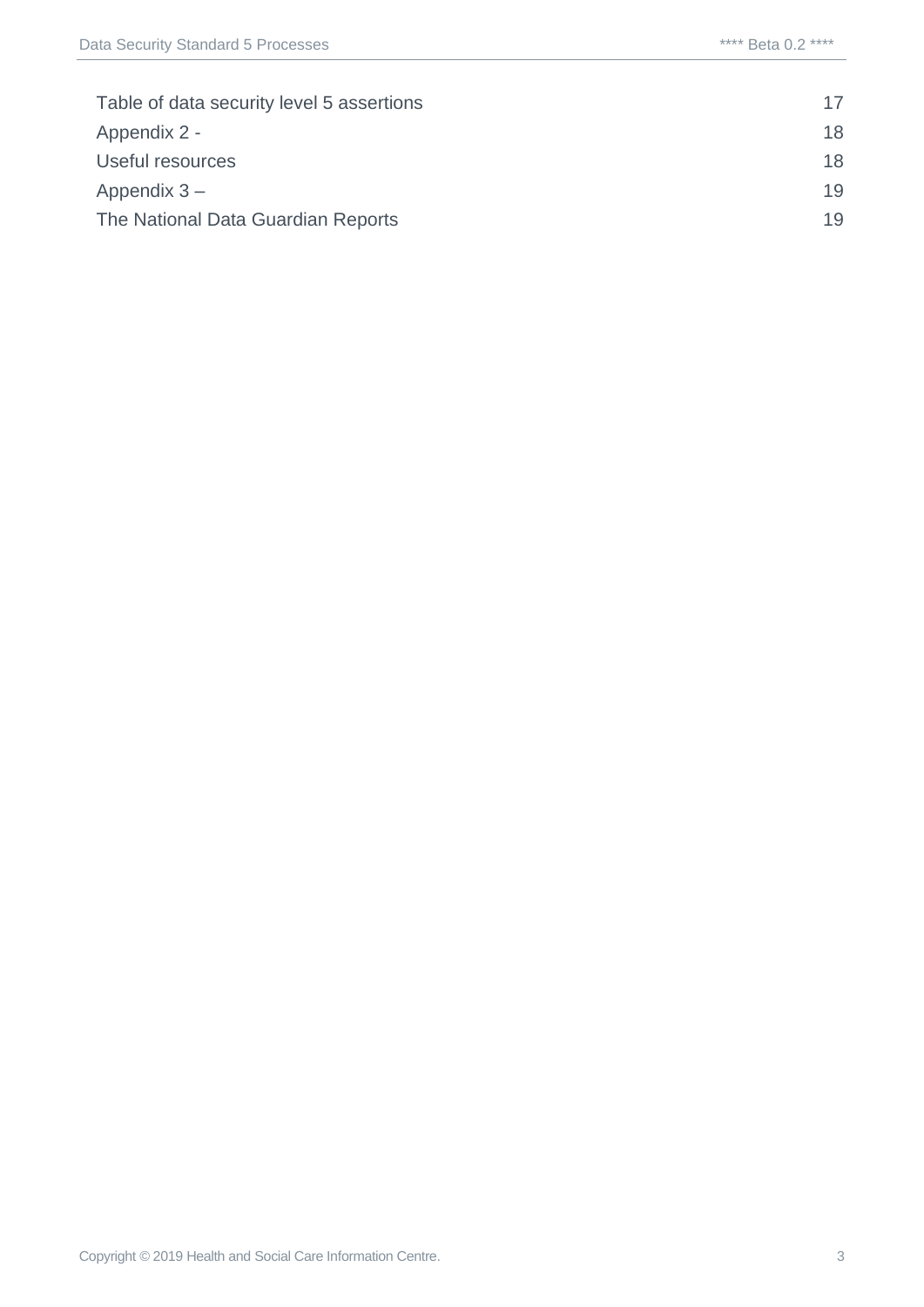## <span id="page-3-0"></span>**Overview**

The NDG's review data standard 5 states that:

*"Processes are reviewed at least annually to identify and improve processes which have caused breaches or near misses, or which force staff to use workarounds which compromise data security."*

Past security breaches and near misses are recorded and used to inform periodic workshops to identify and manage problem processes. User representation is crucial. This should be a candid look at where high risk behaviours are most commonly seen, followed by actions to address these issues while not making life more painful for users (as pain will often be the root cause of an insecure workaround). If security feels like a hassle, it's not being done properly.

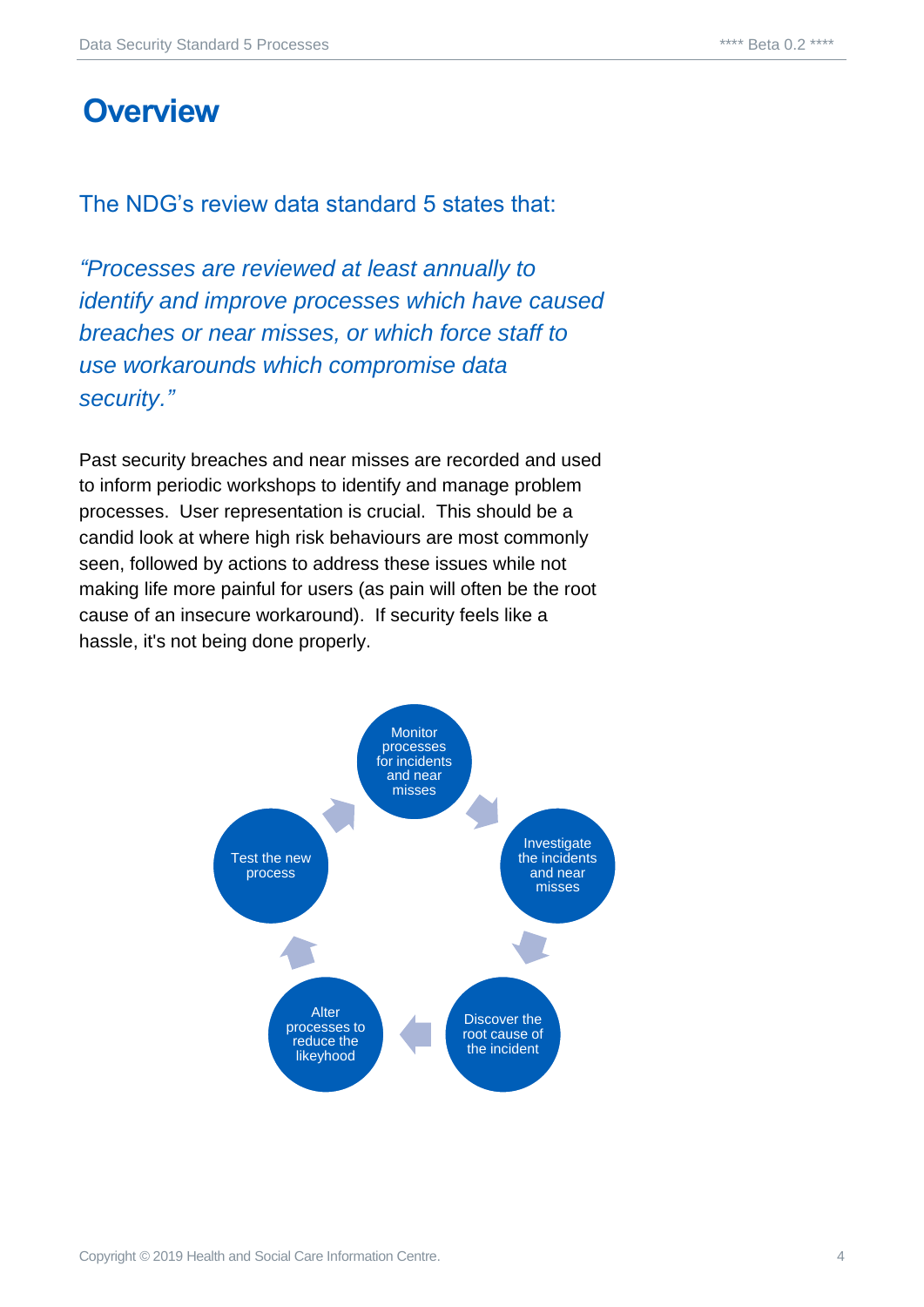## <span id="page-4-0"></span>**Processes**

## <span id="page-4-1"></span>**What are they?**

'Processes' refer to the approved procedures which users are instructed to follow when performing business functions – either using technology, paper-based information, or a combination of the two (NDG Report Appendix 1).

## <span id="page-4-2"></span>**Why do we do things this way?**

Organisations within the care system have many processes within them. They exist for good reasons and to provide a consistent method of delivery. Some processes can however contribute to unsafe practises.

The NDG Review heard that in most cases, breaches or cyber-attacks are unwittingly facilitated by the behaviour of employees who can be classed as 'non-malicious insiders', primarily motivated to get their job done and often working with ineffective technologies or processes. In an evidence session held with providers, the Review heard examples of agency nursing staff being unable to access the system unless the permanent staff logged in and left the application open for the use of the agency staff. This avoidance of correct processes was the only way they could treat patients in a timely manner using the technologies available to them.

The government response to the NDG Report states that *"The processes for accessing and using systems and data – both electronic and paper based – must be robust, secure and designed with end users in mind."*

Small changes can make a big difference, simple changes involving people and processes are often more effective than implementing expensive technological solutions; high-value rather than high cost interventions.

"When processes are poorly designed or communicated, users will often revert to doing something in the most convenient way."

**NDG Data Security Standards Report**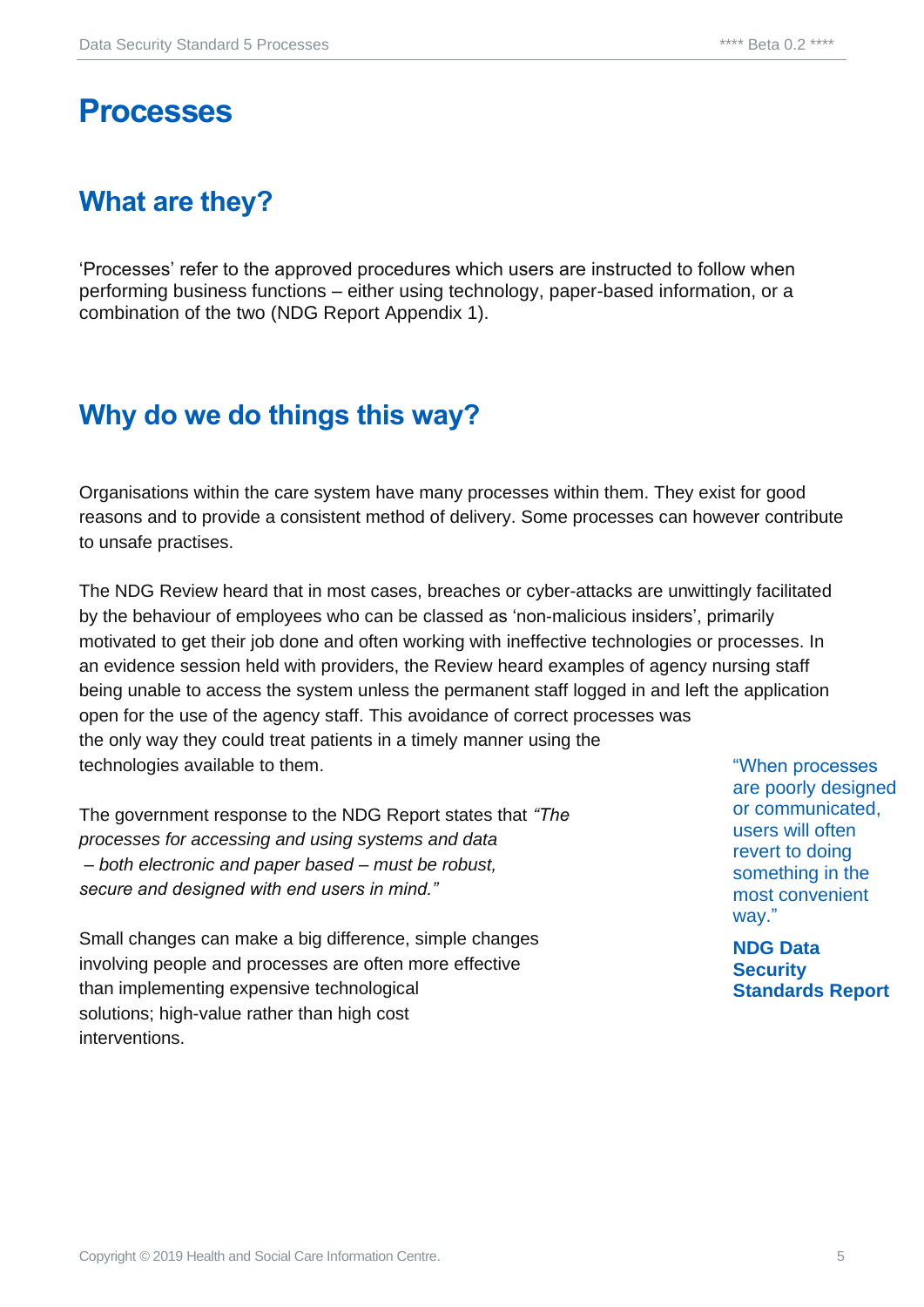## <span id="page-5-0"></span>**What type of processes do we look at?**

Each organisation will have its own local business processes and the NDG standard does not seek to mandate processes. However, there are a number of general examples of the type of processes that can be commonly attributed to incidents and workarounds.

#### <span id="page-5-1"></span>**New starters access rights**

The ability of organisations to manage the creation of new staff accounts for access to systems in a timely fashion.

#### <span id="page-5-2"></span>**Temporary staff access rights**

The ability of organisations to manage transitory staff members' (such as those on staff banks) access to systems in a timely fashion.

#### <span id="page-5-3"></span>**Revoking leavers access rights**

The ability of organisations to disable / delete staff accounts who have left the organisation in a timely fashion. Particularly relevant for those staff with elevated rights to system(s).

#### <span id="page-5-4"></span>**Staff moving roles within an organisation**

There can be a tendency for staff to accumulate more rights and roles when they internally move by not having their old roles (which are no longer required) revoked.

#### <span id="page-5-5"></span>**Storage and transfer of information**

Storage and transferring of information securely and legally can be a challenge now that consumer cloud storage and sharing is simple and free. There are safe and secure alternatives such as NHSmail and secure file transfer but invariably these tend to be more complex. It is important to inform staff of the pitfalls of using their own storage and sharing for business related information and to provide an easily accessible alternative.

#### <span id="page-5-6"></span>**Internet access and blocking**

Where an organisation has its own internet gateway, it is understood and supported that they should block malicious website and inappropriate content. However, content has to be viewed in the context of which roles are viewing it. Inflexibility and lack of granularity can lead to situations such as where pharmacies can't access drug sites, sexual health clinical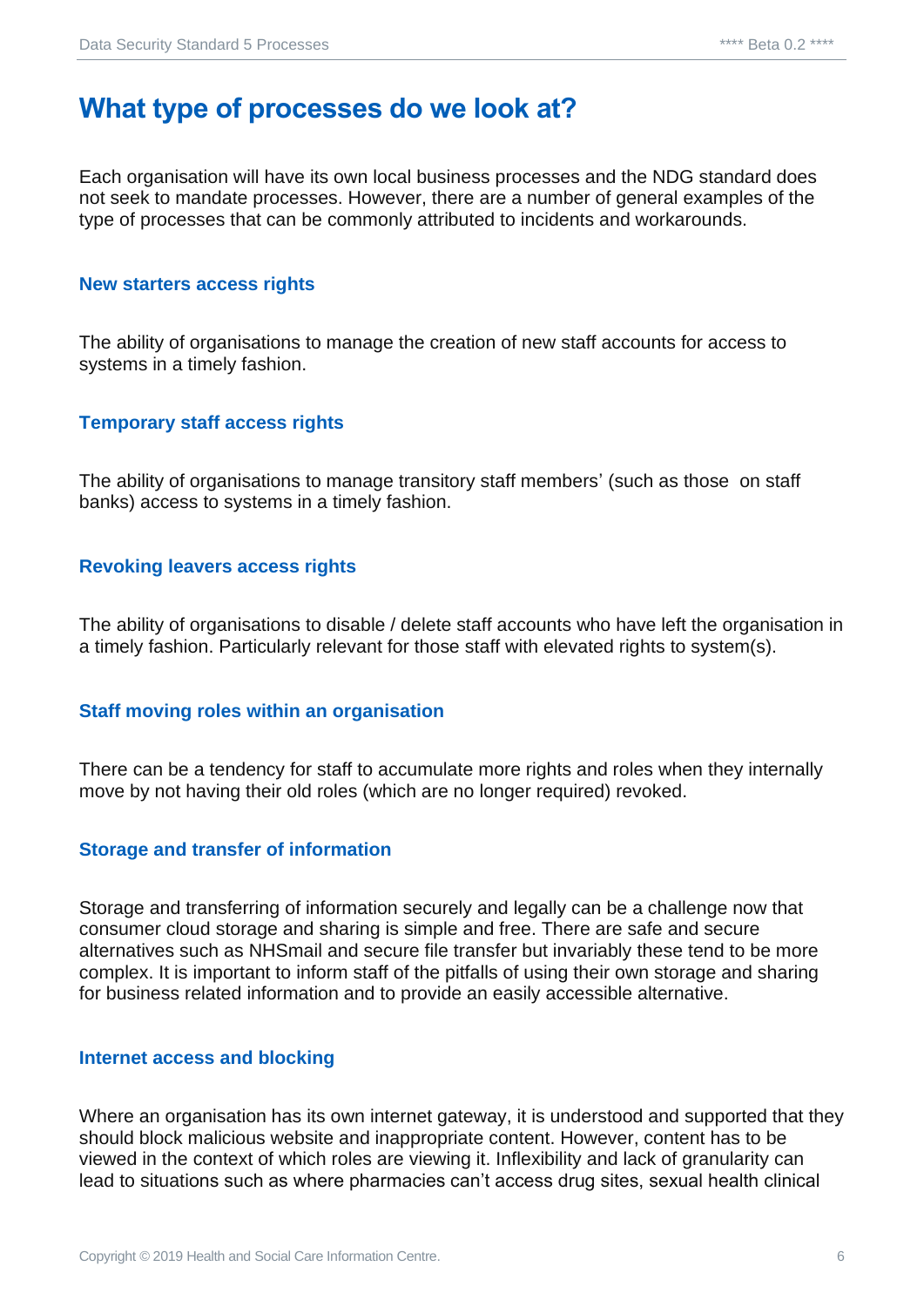staff can't access appropriate sites and psychologists can't access vulnerable service users' postings.

#### <span id="page-6-0"></span>**Temporary staff access rights**

The ability of organisations to manage temporary staff members (such as those on staff banks) access to systems in a timely fashion.

#### <span id="page-6-1"></span>**Initial boot and login times**

Where initial boot and login times are (or even seem) excessive, this creates an environment where there could be a tendency for some of our colleagues to find work arounds.

#### <span id="page-6-2"></span>**Switching between users**

When in a shared device environment, the ability to switch between multiple users both for the operating system and business application in a timely fashion.

#### <span id="page-6-3"></span>**Ratio of users to devices**

Where you have a large number of users of a device (such as PC on a nurse station), this creates an environment where there could be a tendency for some of our colleagues to find work arounds.

#### <span id="page-6-4"></span>**Lockout times**

Where there is (or a perceived) too narrow lockout threshold for operating systems and business applications. For example, it might not be clinically safe to have a clinical application PC in an operating theatre lock after a short number of minutes. Lockout times should be able to be granular and balance security and the operational requirements.

#### <span id="page-6-5"></span>**Locked down devices and business applications**

Where devices and applications are locked down to such a degree that reasonable operations require intervention (from an IT team) on a regular basis. Such as changing where you print to or changing your display settings.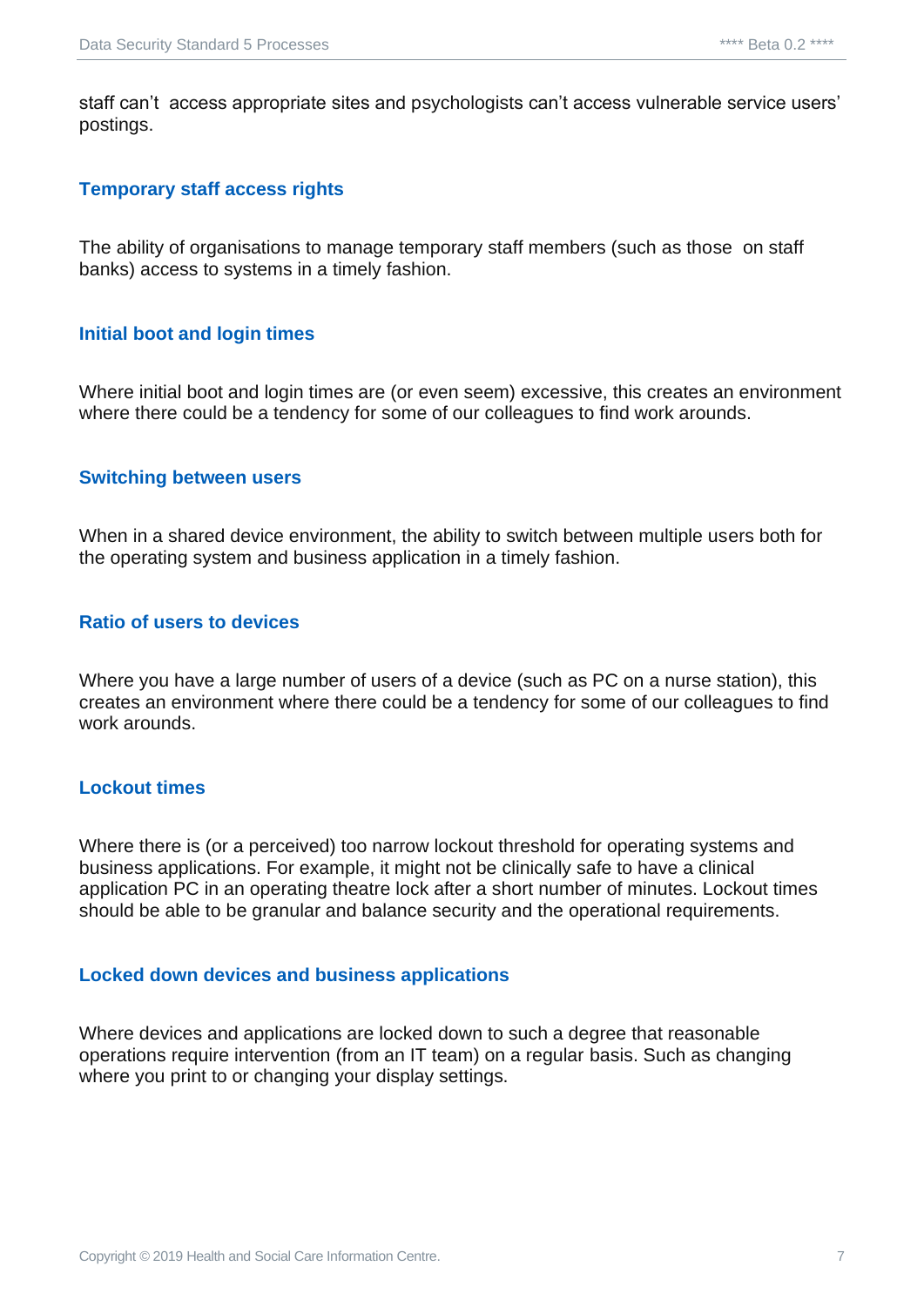## <span id="page-7-0"></span>**Common workarounds**

#### <span id="page-7-1"></span>**Account sharing**

This can be due to actual (or perceived) slowness in account creation particularly for temporary staff.

#### <span id="page-7-2"></span>**Accounts left logged in on shared devices**

This can generally be attributed to a real (or perceived) slowness in switching users in both applications and operating systems.

#### <span id="page-7-3"></span>**Using a different application on the same device**

Where one application is locked (such as Internet Explorer) using a different application (such as Chrome or Firefox) might yield different results.

#### <span id="page-7-4"></span>**Using an unauthorised device**

This means using a device such as your own (which is not part of recognised Bring Your Own Device Initiative) to circumvent any lock downs. These devices can either have their own internet connection (such as any smart phone) or be connected to the corporate Wi-Fi. Use of unauthorised devices can cause issues in terms of where your business information resides (and its safety) and the ability to forward that information without suitable controls.

#### <span id="page-7-5"></span>**Using elevated rights and accounts in an unfettered fashion**

Where elevated accounts' details are widely shared (especially if they also may remain static) presents an opportunity for accounts to be relied upon as a workaround or inappropriately used.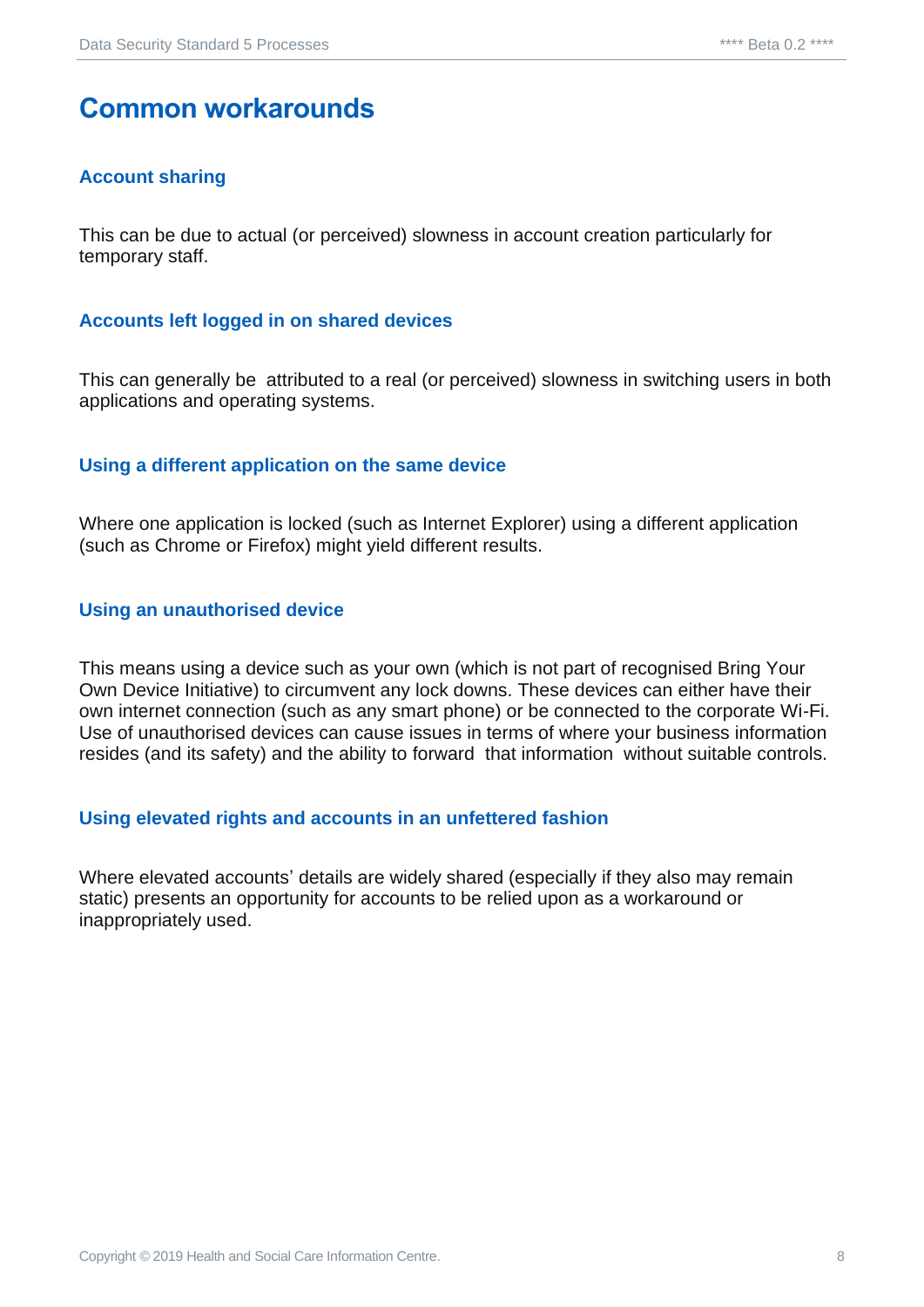## <span id="page-8-0"></span>**Process review**

Each process should be subject to a formal process review at least annually where data security is put at risk and following data security incidents. Although annually is a minimum not a maximum. The attendees should comprise of a multi-disciplinary team who represent those who devised and implemented the process and those users who are subject to them.

Process reviews are held at least once per year where data security is put at risk and following data security incidents.

Data Security Standard 5.1

Where the processes involve clinicians, they are actively involved in the reviews.

It is expected that the sessions will be a frank and honest look at where processes can be improved and streamlined with a particular focus on the root causes of any workarounds. The outcomes from the process reviews will result in a list of attributable actions for attendees. These actions should be monitored, and assurance given to the Board.

The reviews will generate a list of issues arising from the most recent review and highlight those that came up in previous reviews, and the reasons recorded for why they were not resolved which should be agreed by the Board.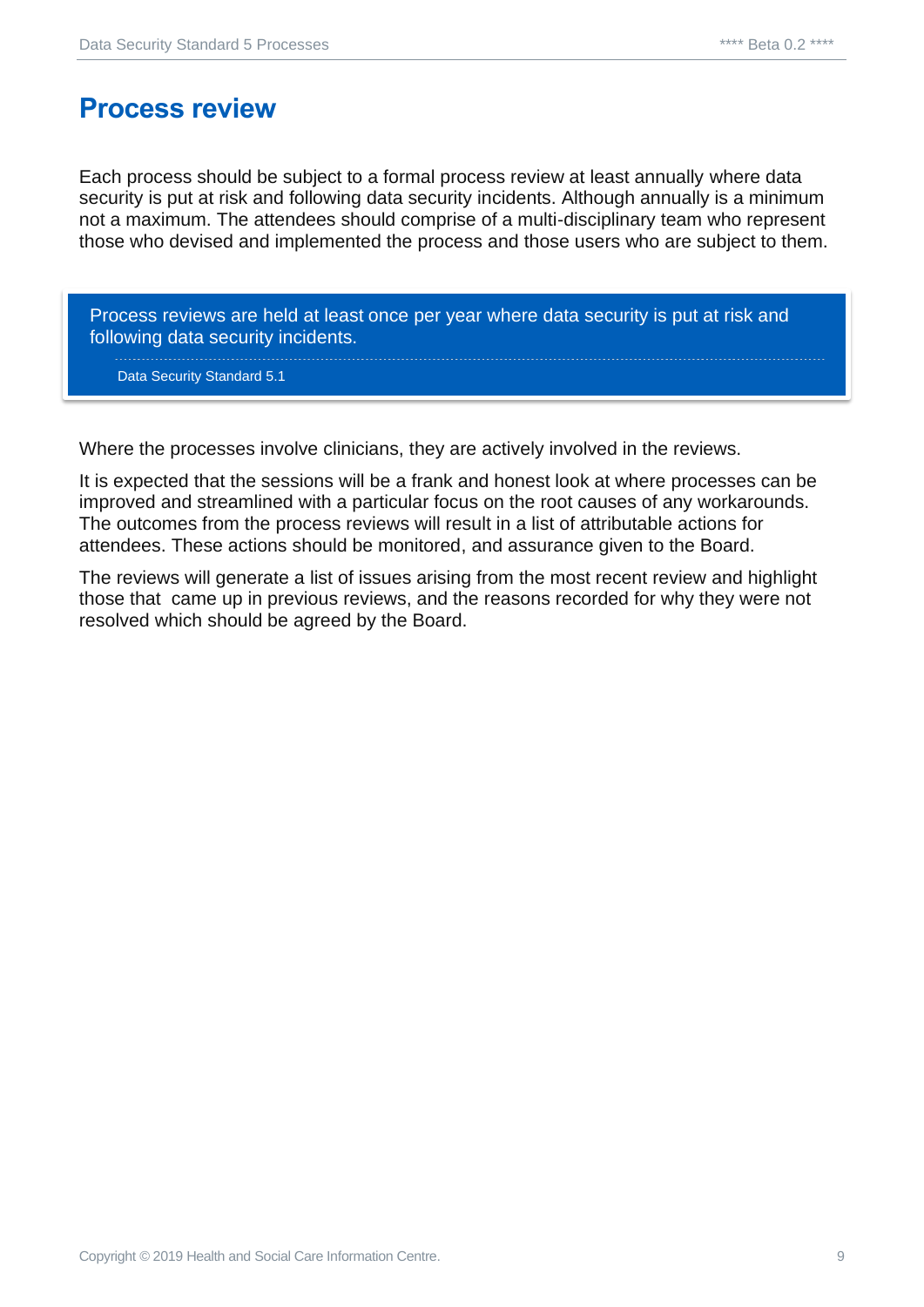## <span id="page-9-0"></span>**Example process review outputs**

The following represents an example of a process review for one process (though in reality there will be multiple processes).

<span id="page-9-1"></span>**Example process: Supporting clinical applications access for peripatetic clinicians coming into the organisation during winter pressures**

#### <span id="page-9-2"></span>**Example attendance sheet**

| <b>Attendance sheet</b> |                                                                                                                            |                        |                     |
|-------------------------|----------------------------------------------------------------------------------------------------------------------------|------------------------|---------------------|
| <b>Process Review</b>   | Supporting clinical applications access for peripatetic clinicians<br>coming into the organisation during winter pressures |                        |                     |
| <b>Review venue</b>     | A meeting room                                                                                                             | Date / Time            | $dd/mm/yy \& th:mm$ |
| <b>Attendees</b>        | Mrs Patricia<br>Personnel                                                                                                  | <b>HR Manager</b>      | Patricia Personnel  |
|                         | Mr Colin Cloud                                                                                                             | <b>IT Manager</b>      | COLIN CLOUD         |
|                         | Miss Susan<br>Septum                                                                                                       | <b>Lead Consultant</b> | Susan Septum        |
|                         | Mr Lee Privilege                                                                                                           | IG / IS Manager        | lee Privilege       |

Provide a scanned copy of the process review meeting registration sheet with attendee signatures and roles held.

Data Security Standard 5.2.1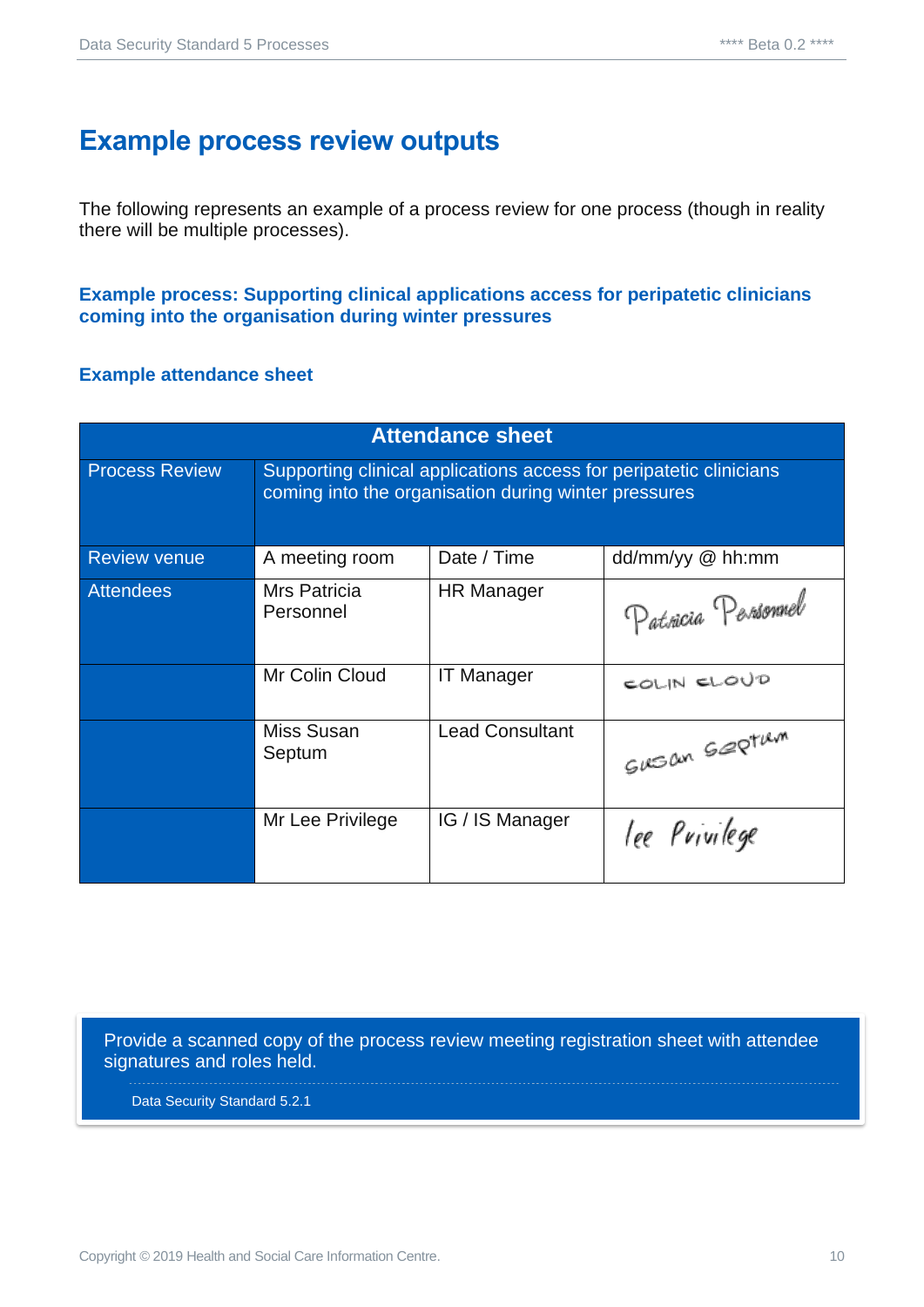## <span id="page-10-0"></span>**Example agenda / actions (1st meeting)**

| <b>Agenda / actions</b> |                                                                                                                            |                                                                                                                                                                                                                                    |                     |
|-------------------------|----------------------------------------------------------------------------------------------------------------------------|------------------------------------------------------------------------------------------------------------------------------------------------------------------------------------------------------------------------------------|---------------------|
| <b>Process review</b>   | Supporting clinical applications access for peripatetic clinicians<br>coming into the organisation during winter pressures |                                                                                                                                                                                                                                    |                     |
| <b>Review venue</b>     | Date / Time<br>A meeting room                                                                                              |                                                                                                                                                                                                                                    | dd/mm/yy @<br>hh:mm |
|                         | Agenda Item                                                                                                                | <b>Action</b>                                                                                                                                                                                                                      | <b>Allocated</b>    |
| Agenda / actions        | Honorary contracts                                                                                                         | In order to work with us visiting<br>clinicians need the contractual basis<br>resolved via an honorary contracts<br>process                                                                                                        | PP                  |
| <b>Timescale</b>        |                                                                                                                            | dd/mm/yy                                                                                                                                                                                                                           |                     |
|                         | Access to systems                                                                                                          | Most of our visiting clinician come from<br>our neighbouring who use the same<br>EPR system and windows login.<br>Investigate and report back if we can<br>have some form of federated login for<br>windows & EPR.                 | $\overline{cc}$     |
| <b>Timescale</b>        |                                                                                                                            | dd/mm/yy                                                                                                                                                                                                                           |                     |
|                         | Other systems                                                                                                              | Consult with our neighbouring trust<br>lead consultants on what other clinical<br>systems are required / consultant's<br>payment for out of hours.                                                                                 | SS/PP               |
| <b>Timescale</b>        |                                                                                                                            | dd/mm/yy                                                                                                                                                                                                                           |                     |
|                         | Access rights                                                                                                              | Liaise with our neighbouring trust on<br>having a unified account settings<br>(password complexity, longevity etc)<br>and set an increased lockout period<br>(20 minutes) during the winter period<br>(Jan/Feb) in clinical areas. | LP/CC               |
| <b>Timescale</b>        |                                                                                                                            | dd/mm/yy                                                                                                                                                                                                                           |                     |

#### Action is taken to address problem processes as a result of feedback at meetings or in year.

Data Security Standard 5.3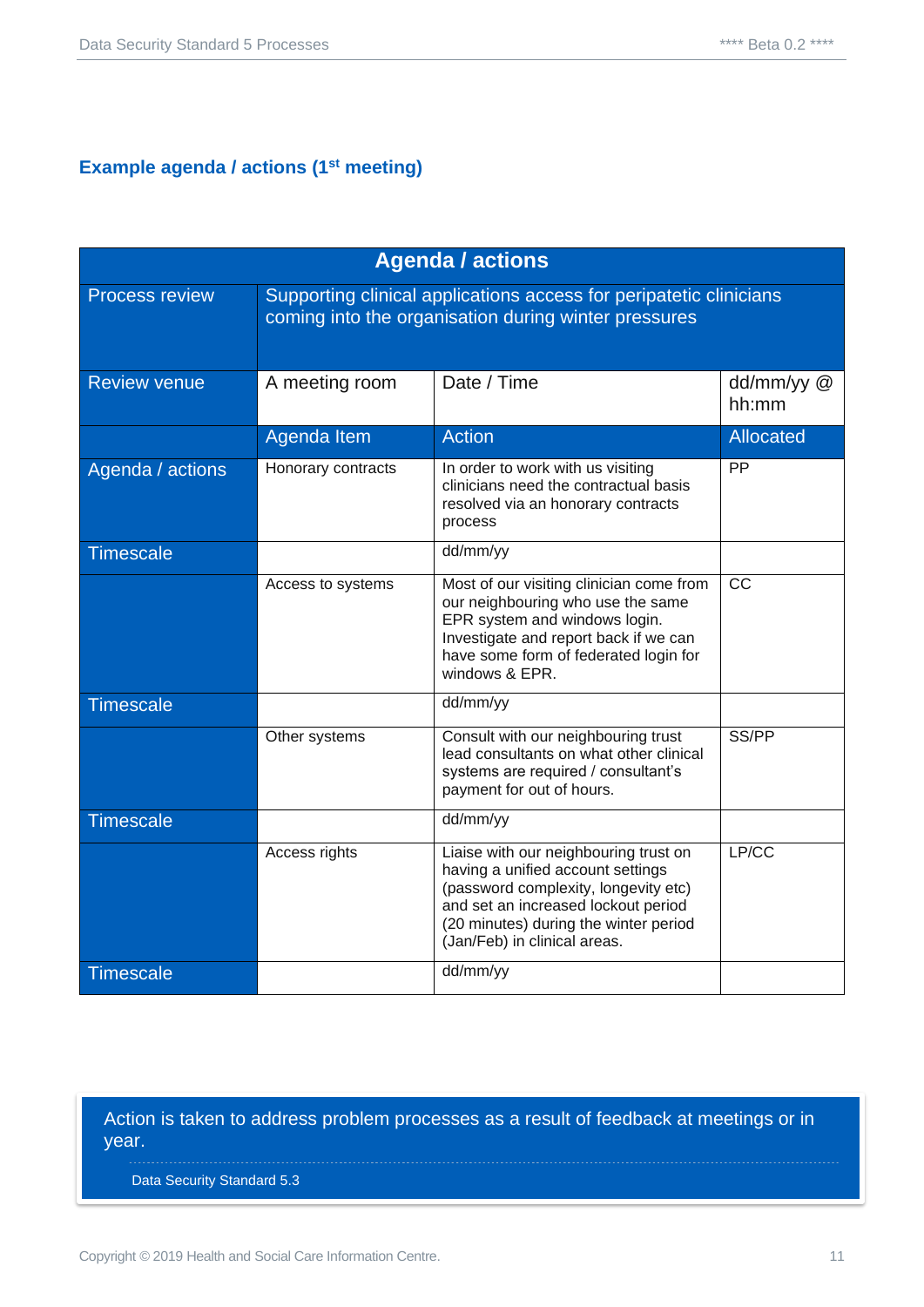## <span id="page-11-0"></span>**Example agenda / actions (follow-up meeting)**

| <b>Agenda / actions</b>                                                    |                                                                                                                            |                                                                                                                                                                                                                                       |                     |                   |
|----------------------------------------------------------------------------|----------------------------------------------------------------------------------------------------------------------------|---------------------------------------------------------------------------------------------------------------------------------------------------------------------------------------------------------------------------------------|---------------------|-------------------|
| Process review                                                             | Supporting clinical applications access for peripatetic clinicians<br>coming into the organisation during winter pressures |                                                                                                                                                                                                                                       |                     |                   |
| <b>Review venue</b>                                                        | A meeting<br>room                                                                                                          | Date / Time                                                                                                                                                                                                                           | dd/mm/yy @<br>hh:mm |                   |
|                                                                            | Agenda Item                                                                                                                | <b>Action</b>                                                                                                                                                                                                                         | <b>Allocated</b>    | <b>Status</b>     |
| Previous items                                                             |                                                                                                                            |                                                                                                                                                                                                                                       |                     |                   |
| Agenda / actions<br>$\left( \begin{matrix} 1 \end{matrix} \right)$         | Honorary<br>contracts                                                                                                      | In order to work with us visiting<br>clinicians need the contractual<br>basis resolved via an honorary<br>contracts process.<br>Actions Process produced &                                                                            | PP                  | <b>Resolved</b>   |
|                                                                            |                                                                                                                            | implemented                                                                                                                                                                                                                           |                     |                   |
| $\left( 2\right)$                                                          | Access to<br>systems                                                                                                       | Most of our visiting clinicians come<br>from our neighbouring who use the<br>same EPR system and windows<br>login. Investigate and report back if<br>we can have some form of<br>federated login for windows and<br>EPR.              | <b>CC</b>           | <b>Unresolved</b> |
|                                                                            |                                                                                                                            | Action: investigation complete it is<br>technically possible however our<br>neighbouring trust IT department is<br>not cooperating                                                                                                    |                     |                   |
| 3)                                                                         | Other systems                                                                                                              | Consult with our neighbouring trust<br>lead consultants on what other<br>clinical systems are required /<br>consultant's payment for out of<br>hours.                                                                                 | SS/PP               | <b>Resolved</b>   |
|                                                                            |                                                                                                                            | Actions: require access to PACS<br>and lab results out of hours issues                                                                                                                                                                |                     |                   |
| 4)                                                                         | Access rights                                                                                                              | Liaise with our neighbouring trust<br>on having a unified account<br>settings (password complexity,<br>longevity etc) and set an increased<br>lockout period (20 minutes) during<br>the winter period (Jan/Feb) in<br>clinical areas. | LP/CC               | <b>Unresolved</b> |
|                                                                            |                                                                                                                            | Actions: Lockout period resolved,<br>unified setting with other<br>neighbouring trust unresolved due<br>to lack of cooperation                                                                                                        |                     |                   |
| New items                                                                  |                                                                                                                            |                                                                                                                                                                                                                                       |                     |                   |
| $\left(5\right)$                                                           | Availability of<br><b>PCs</b>                                                                                              | Visiting clinicians have reported<br>problems using shared PCs due to<br>previous user locking and not<br>logging off                                                                                                                 | CC/LP               | <b>New</b>        |
| Items 2 & 4 to included in next board meeting - on dd/mm/yy @ Board Room 1 |                                                                                                                            |                                                                                                                                                                                                                                       |                     |                   |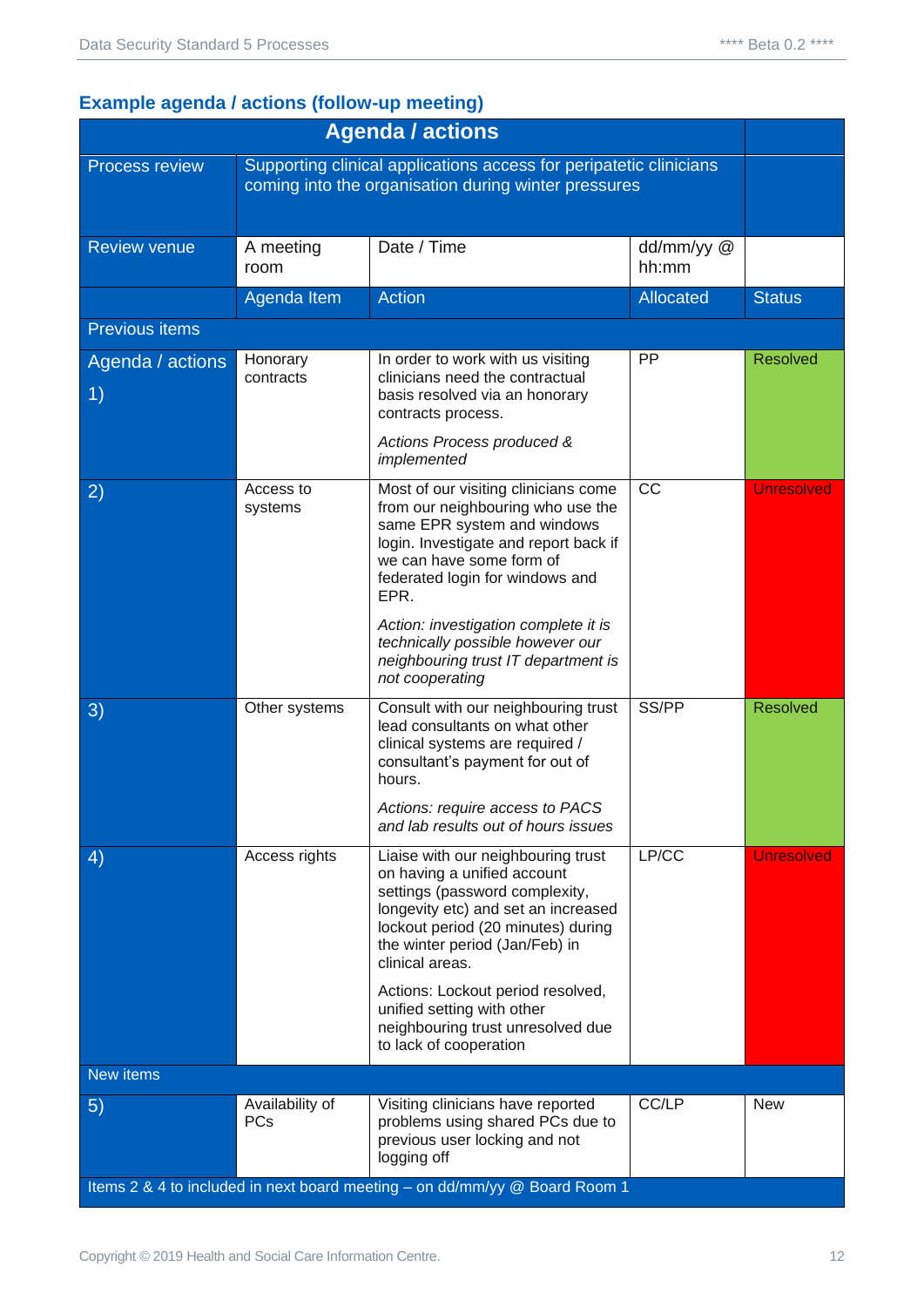## <span id="page-12-0"></span>**An informed board**

As well managing your actions (such as through follow up meeting above), it is important that the board is informed. This can be in the form of summarised RAG report (such as of the example above). This can be overall or by exception, for example in the follow meeting the red actions (2 & 4) may be the ones you want to report to board for their guidance.

Are the actions to address problem processes, being monitored and assurance given to the board or equivalent senior team?

Data Security Standard 5.3.1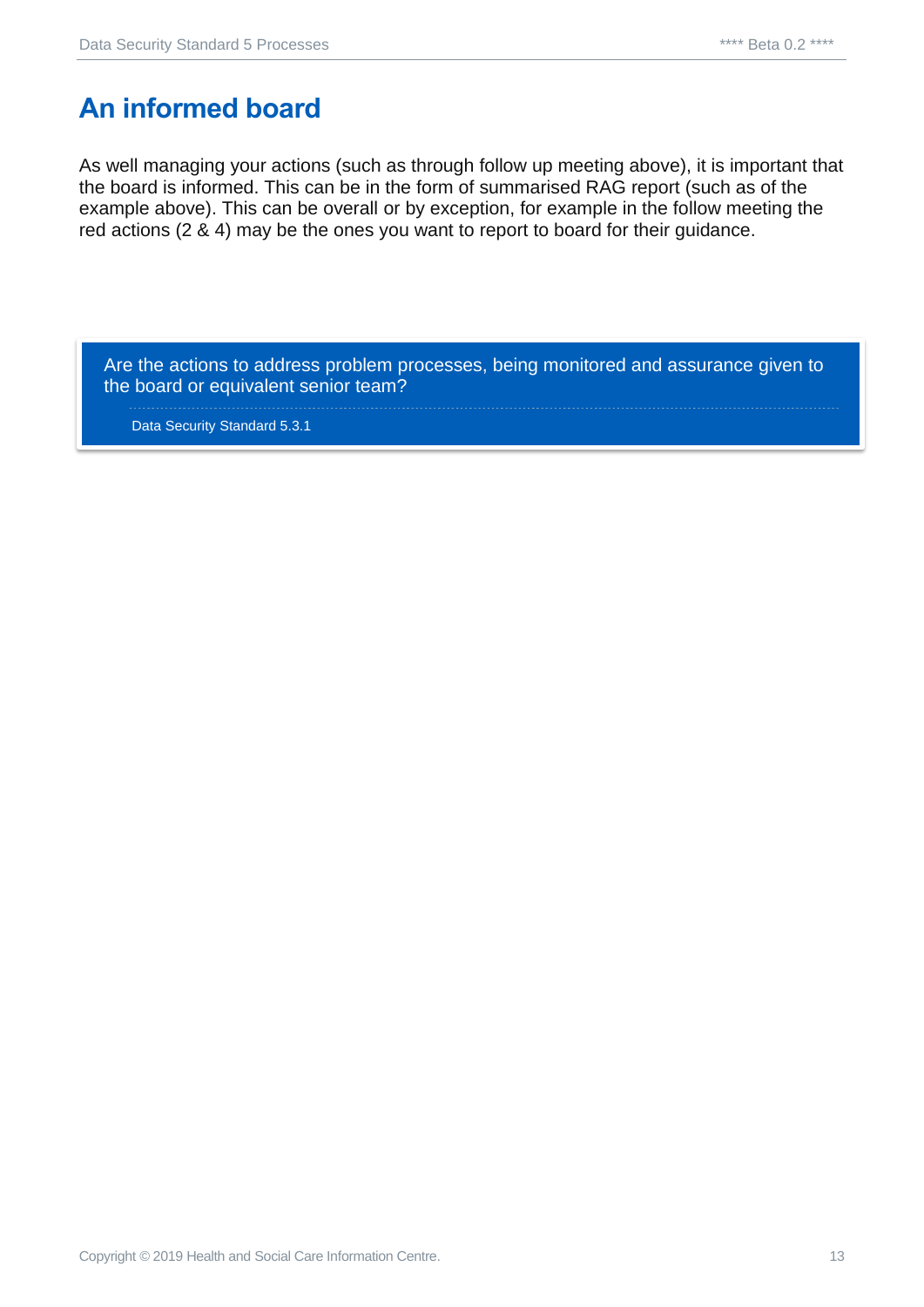## <span id="page-13-0"></span>**Lessons learnt from the process reviews**

The lesson learnt from process reviews should form part of a continuum of improvement cycles.



Completion of a process review and associated actions may result in several lessons learnt.

Those lessons learnt should then be feed in other process reviews. These in turn should influence response plans for security and business continuity incidents.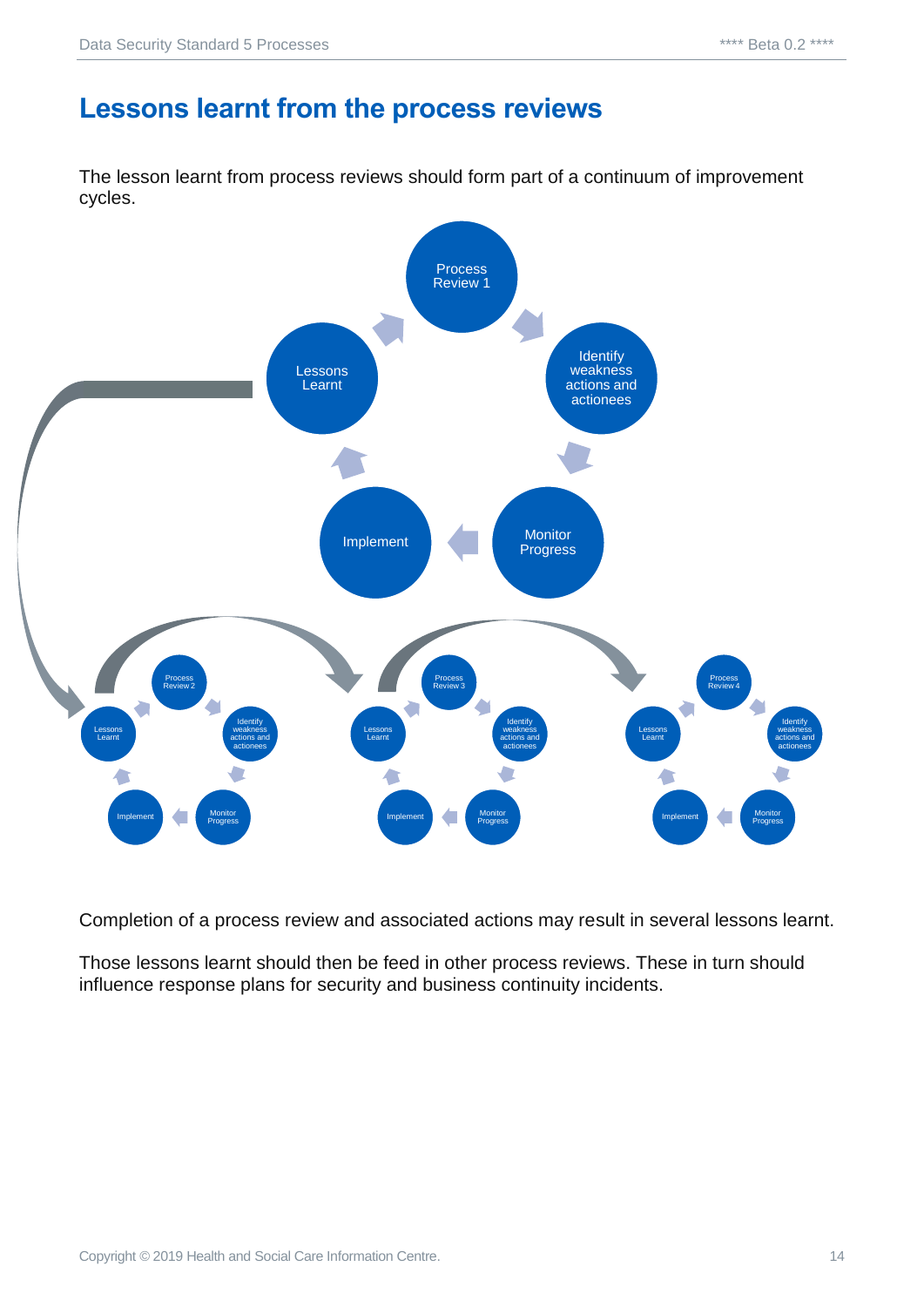#### <span id="page-14-0"></span>**What's the difference between actions and lesson learnt?**

Actions tend to exist in relation to one process whereas lessons learnt can have a broader applicability.

**Examples** 

| <b>Process</b>                          | <b>Action</b>                                                                              | <b>Lesson Learnt</b>                                                                                                                                                                |
|-----------------------------------------|--------------------------------------------------------------------------------------------|-------------------------------------------------------------------------------------------------------------------------------------------------------------------------------------|
| <b>Starter user account</b><br>creation | Commonly guessable<br>passwords being used on<br>account setup change<br>process           | Check other user password<br>events such as password reset<br>on accounts to check if guessable<br>passwords are used                                                               |
| <b>Firewall review check</b>            | Remove "any any" rule<br>policies replacing with<br>more granular ones.                    | Check other gateway devices<br>IPS/IDS and DLP policy set for<br>any insecure rules                                                                                                 |
| Job description review                  | Some contractors job<br>descriptions do contain<br>data security and<br>protection clauses | Review other contractor<br>organisations in use to see if they<br>comply and their job descriptions<br>include data security clauses (if<br>not do not use / ask them to<br>change) |

You can collate your lessons learnt (such as the ones in the above example) and prioritise them and action the most urgent quickly.

#### Example

| <b>Priority</b> | <b>Lesson Learnt</b>                                                                                               | Owner                 | <b>Due</b>  |
|-----------------|--------------------------------------------------------------------------------------------------------------------|-----------------------|-------------|
|                 | Check other gateway devices IPS/IDS and<br>DLP policy set for any insecure rules                                   | <b>Colin Cloud</b>    | 1/9/yy      |
| 2               | Check other user password events such<br>as password reset and account to check if<br>guessable passwords are used | Lee Privilege         | 3/10/yy     |
|                 | Review other contractor organisations in<br>use to see if they comply (if not do not use<br>(ask them to change)   | Patricia<br>Personnel | $11/11$ /yy |

#### <span id="page-14-1"></span>**Systemic vulnerabilities**

If during your reviews, you discover any systemic vulnerabilities -these can range from Obfuscated automated admins scripts, using older insecure software components to systems having a password policy that allows guessable passwords.

These should be treated in the same way as lessons learnt, prioritised and actioned as soon as practicable.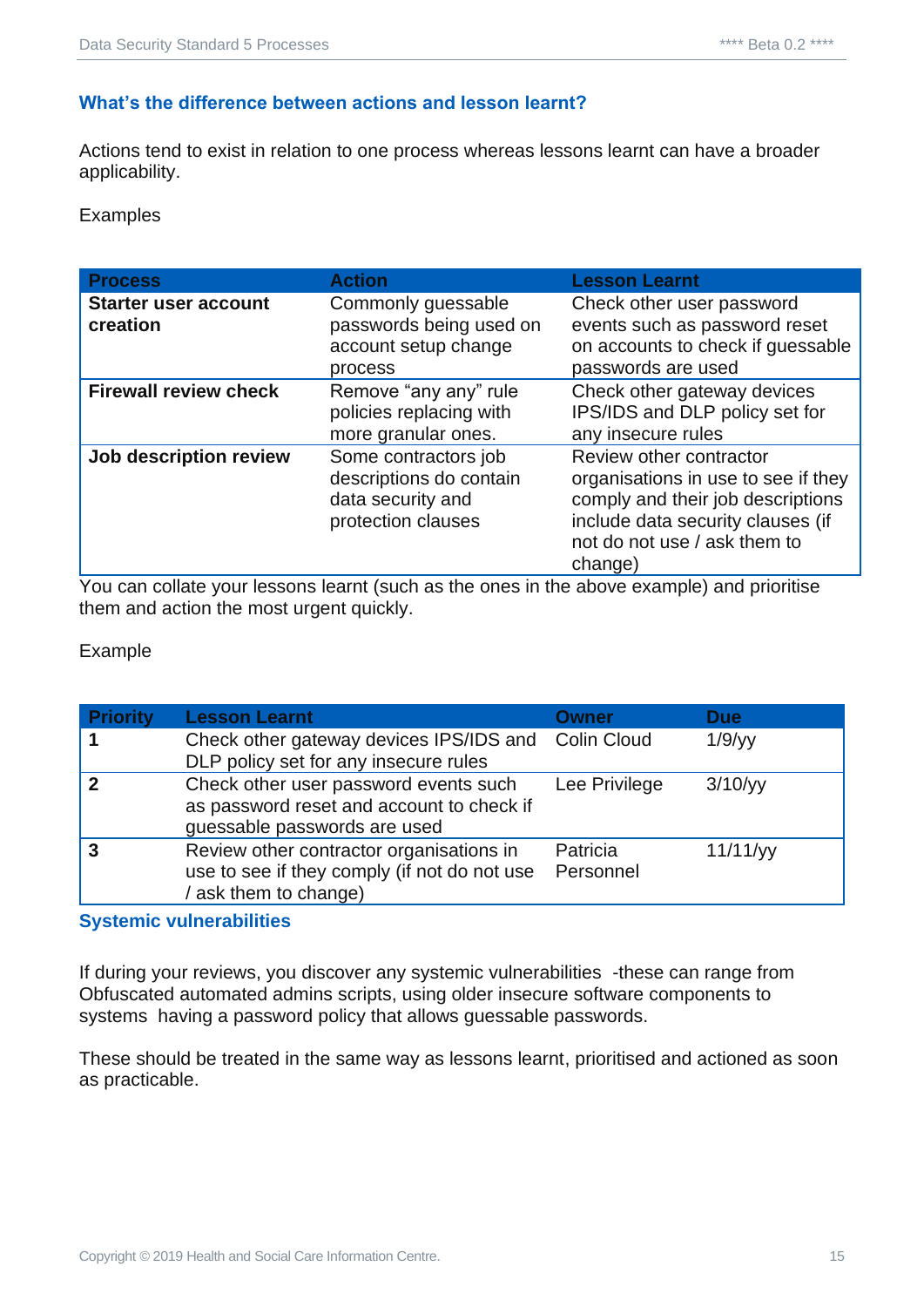## <span id="page-15-0"></span>**Improving data security and protection: learning from incidents**

As well as process review there is a wealth of learning from real world incidents. During the incident itself there is always a focus on remediation however after the incident there is opportunity to investigate.

The investigation should be thorough to determine the root cause analysis of the incidents. This will lead to a number of lessons learnt that can be applied. These should be treated in the exact same way as your lesson learnt (as described earlier).

Learning from those mistakes, in particular technical ones, should allow you to look at your system or controls to ensure the same incident does not occur again. This can be through process reviews, simulations, business continuity exercise (as discussed in the big picture 7 Continuity planning) and penetration testing.

Root cause analysis is conducted routinely as a key part of your lessons learned activities following a data security or protection incident, with findings acted upon.

Data Security Standard 5.1.1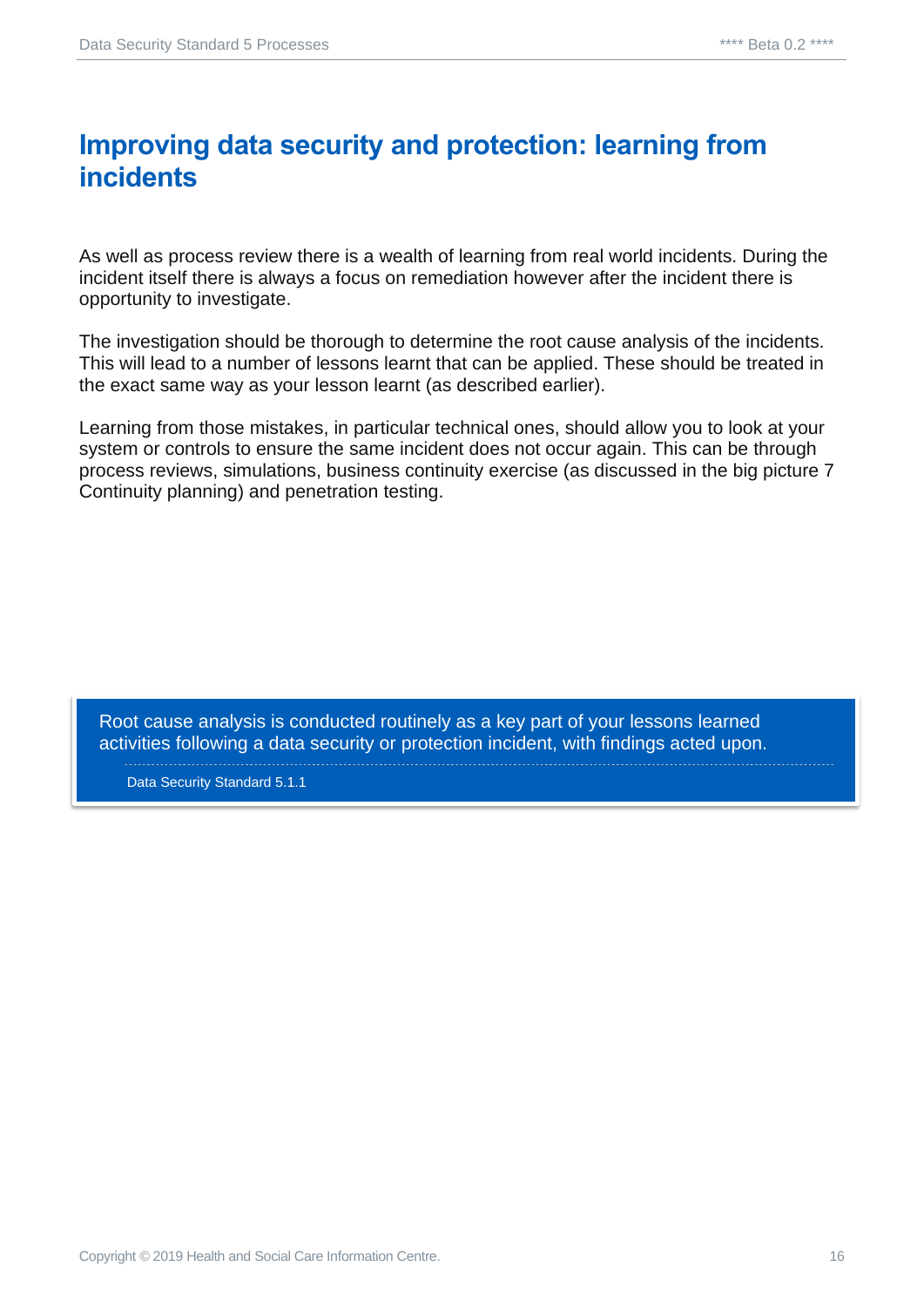# <span id="page-16-1"></span><span id="page-16-0"></span>**Appendix 1 - Table of data security level 5 assertions**

| <b>Assertion</b>                                                                                                  | <b>Evidence</b> | <b>Evidence</b>                                                                                                                                                                     |
|-------------------------------------------------------------------------------------------------------------------|-----------------|-------------------------------------------------------------------------------------------------------------------------------------------------------------------------------------|
| 5.1 Process<br>reviews are held at<br>least once per<br>year                                                      | 5.1.1           | Root cause analysis is conducted<br>routinely as a key part of your lessons<br>learned activities following a data security<br>or protection incident, with findings acted<br>upon. |
|                                                                                                                   | 5.1.3           | List of actions arising from each process<br>review, with names of actionees.                                                                                                       |
| 5.2 Participation in<br>reviews is<br>comprehensive,<br>and clinicians are<br>actively involved                   | 5.2.1           | Provide a scanned copy of the process<br>review meeting registration sheet with<br>attendee signatures and roles held.                                                              |
| 5.3 Action is<br>taken to address<br>problem<br>processes as a<br>result of feedback<br>at meetings or in<br>year | 5.3.1           | Are the actions to address problem<br>processes being monitored and<br>assurance given to the Board or<br>equivalent senior team?                                                   |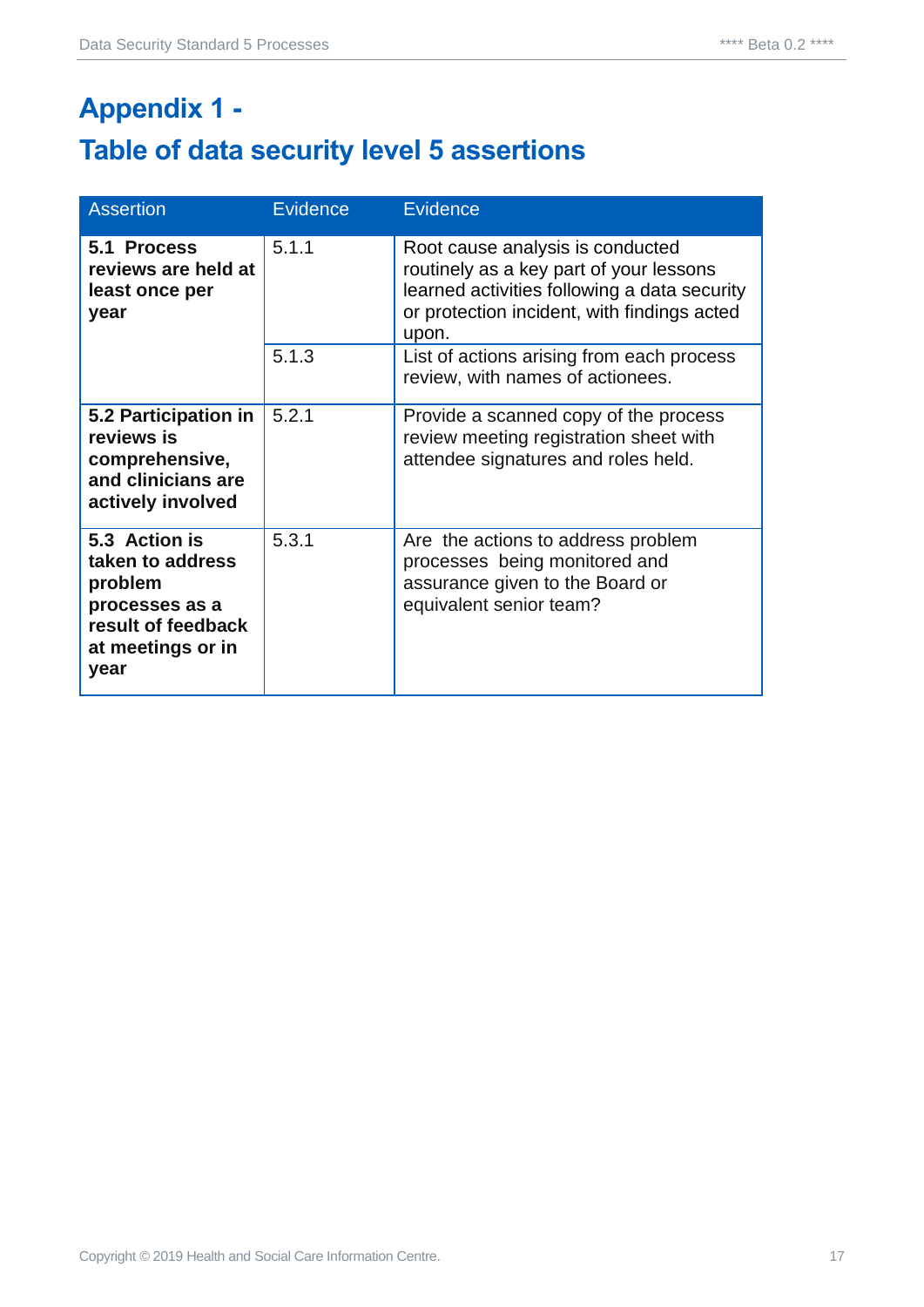# <span id="page-17-1"></span><span id="page-17-0"></span>**Appendix 2 -** Useful resources

#### **NHS Networks CSED business process re-engineering methodology.**

A toolbox for process re-engineering.

[https://www.networks.nhs.uk/nhs-networks/common-assessment-framework-for-adults](https://www.networks.nhs.uk/nhs-networks/common-assessment-framework-for-adults-learning/archived-material-from-caf-network-website-pre-april-2012/documents-from-discussion-forum/Business_Process_Re-engineering_BPR_Methodology_v2.2.pdf/view)[learning/archived-material-from-caf-network-website-pre-april-2012/documents-from-discussion](https://www.networks.nhs.uk/nhs-networks/common-assessment-framework-for-adults-learning/archived-material-from-caf-network-website-pre-april-2012/documents-from-discussion-forum/Business_Process_Re-engineering_BPR_Methodology_v2.2.pdf/view)[forum/Business\\_Process\\_Re-engineering\\_BPR\\_Methodology\\_v2.2.pdf/view](https://www.networks.nhs.uk/nhs-networks/common-assessment-framework-for-adults-learning/archived-material-from-caf-network-website-pre-april-2012/documents-from-discussion-forum/Business_Process_Re-engineering_BPR_Methodology_v2.2.pdf/view)